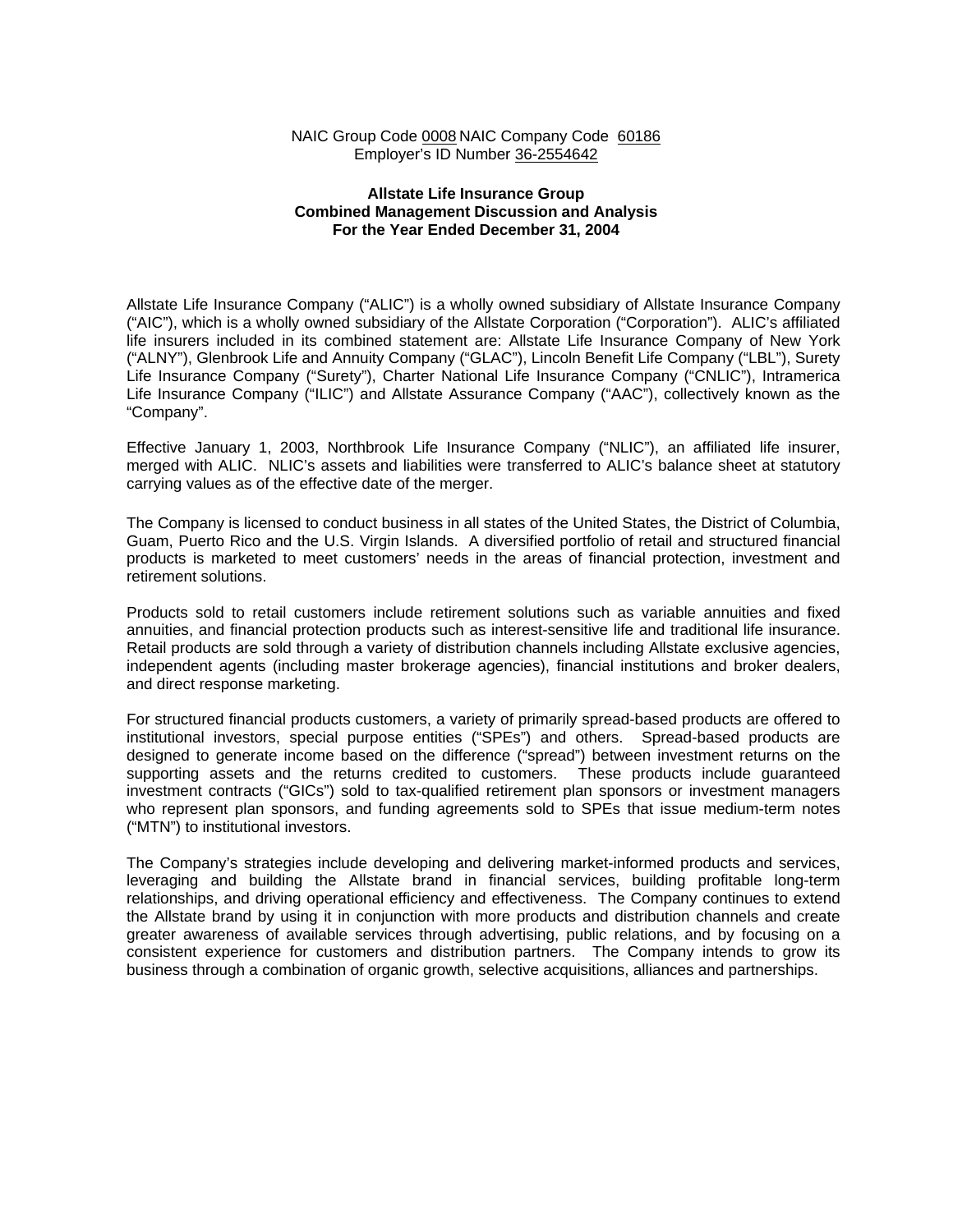# **FINANCIAL POSITION**

## **Cash and Invested Assets**

The investment strategy of the Company is based upon a strategic asset allocation framework that considers the need to manage the portfolio on a risk-adjusted spread basis for the underwriting contract liabilities and to maximize return on retained capital. Generally, a combination of recognized market, analytical and proprietary modeling is used to achieve a desired asset mix in the management of the portfolio. The strategic asset allocation model portfolio is the primary basis for setting annual targets with respect to interest sensitive, illiquid and credit asset allocations, as well as limitations with respect to overall below investment-grade exposure and diversification requirements. On a tactical basis, decisions are made on an option adjusted relative value basis within the constraints of the strategic asset allocation framework. The Company believes asset spread is maximized by selecting assets that perform on a long-term basis and by using trading to minimize the effect of downgrades and defaults. Total return measurement is used on a selective basis where the asset risks are significant (e.g. high yield fixed income securities, convertible bonds). It is expected that this strategy will minimize interest rate market impacts on investment income and will provide sustainable investment income over time.

| (in millions)                 | 2004               | 2003   |
|-------------------------------|--------------------|--------|
| <b>Bonds</b>                  | \$<br>48,026<br>\$ | 41,171 |
| <b>Preferred stocks</b>       | 124                | 468    |
| Common stocks                 | 56                 | 57     |
| Mortgage loans on real estate | 6,203              | 5,485  |
| Real estate                   | 34                 | 34     |
| Cash                          | 1,006              | 59     |
| Short-term investments        | 489                | 725    |
| Contract loans                | 720                | 685    |
| Other invested assets         | 310                | 206    |
| Total                         | \$<br>56,968<br>S  | 48,890 |

The composition of the investment portfolio at December 31 was:

Total invested assets increased \$8.08 billion, or 17%, at December 31, 2004. The increase in investments was primarily due to amounts invested from positive cash flows generated from operating and financing activities and increased funds associated with securities lending.

## **Bonds**

The fixed income securities portfolio consists of publicly traded corporate bonds, privately placed securities, mortgage-backed securities, asset-backed securities, U.S. government bonds, taxable municipal bonds and foreign government bonds. The Company generally holds its fixed income securities to maturity, but has classified all bonds as available for sale to allow maximum flexibility in portfolio management.

At December 31, 2004, approximately 93% of the long and short-term fixed income securities portfolio was rated investment-grade, which is defined as having a NAIC rating of 1 or 2, a Moody's rating of Aaa, Aa, A, or Baa, or a comparable internal rating. There were no material changes in the invested asset mix or quality distribution from the prior year.

Bonds are carried at amortized cost. Fair value of bonds was \$51.26 billion and \$44.24 billion at December 31, 2004 and 2003, respectively. At December 31, 2004, unrealized net capital gains on the bond portfolio, which are calculated as the difference between statement value and fair value were \$3.24 billion compared to \$3.07 billion as of December 31, 2003.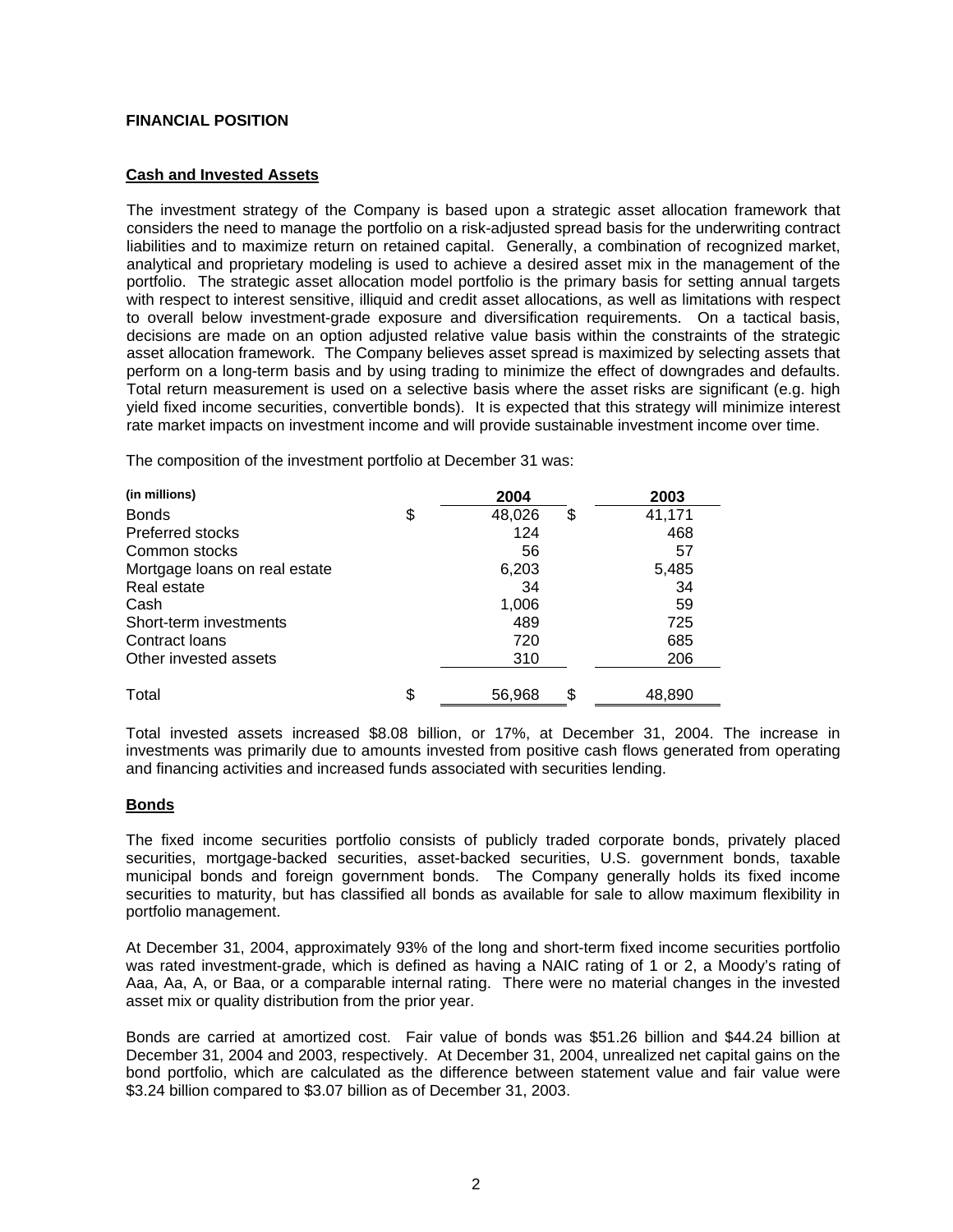Fixed income securities issued by the U.S. government and agencies of the U.S. government totaled \$3.38 billion at December 31, 2004 compared to \$4.32 billion at December 31, 2003. All of these securities were rated investment grade at December 31, 2004.

Municipal bonds, including tax-exempt and taxable securities, totaled \$2.98 billion and were all rated investment grade at December 31, 2004. There were \$1.64 billion of municipal bonds at December 31, 2003. The municipal bond portfolio at December 31, 2004 consisted of approximately 223 issues from nearly 176 issuers.

The bond portfolio contained \$11.57 billion and \$10.49 billion of privately placed corporate obligations at December 31, 2004 and 2003, respectively. The benefits of privately placed securities as compared to public securities are generally higher yields, improved cash flow predictability through pro-rata sinking funds on many bonds, and a combination of covenant and call protection features designed to better protect the holder against losses resulting from credit deterioration, reinvestment risk and fluctuations in interest rates. A potential disadvantage of privately placed securities as compared to public securities is reduced liquidity. Approximately 93% of the privately placed securities were rated investment grade by either the NAIC or internal ratings.

At December 31, 2004 and 2003, \$9.87 billion and \$7.28 billion, respectively, of the fixed income securities portfolio were invested in mortgage-backed securities ("MBS"). The MBS portfolio consists primarily of securities which were issued by or have underlying collateral that is guaranteed by U.S. government agencies or sponsored entities, thus minimizing credit risk. The MBS portfolio, however, is subject to interest rate risk since price volatility and ultimate realized yield are affected by the rate of repayment of the underlying mortgages. The Company attempts to limit interest rate risk on these securities by investing a portion of the portfolio in securities that provide prepayment protection. At December 31, 2004, approximately 100% of the MBS portfolio were rated investment grade.

The fixed income securities portfolio also contained \$3.73 billion and \$2.97 billion of asset-backed securities ("ABS") at December 31, 2004 and 2003, respectively. The ABS portfolio is subject to credit and interest rate risks. Credit risk is mitigated by monitoring the performance of the collateral. In addition, many of the securities in the ABS portfolio are credit enhanced with features such as over collateralization, subordinated debt, reserve funds, guarantees and/or insurance. Approximately 95% of the ABS securities were rated investment grade by either the NAIC or internal ratings. Interest rate risk is similar to the risk posed by MBS, but to a lesser degree due to the nature of the underlying assets. The portfolio is primarily backed by securitized home equity, manufactured housing and auto loans.

The ratings of securities in the Company's portfolio are influenced by many factors, including the impact of the economic environment on individual securities. The Company closely monitors its bond portfolio for rating changes or other declines in value that are other than temporary. Fixed income securities are placed on non-accrual status when they are in default or when the timing or receipt of principal or interest payments are in doubt. Write-downs of bonds are recorded when the decline in value is considered to be other than temporary.

## **Mortgage Loans on Real Estate**

The \$6.20 billion investment in mortgage loans at December 31, 2004 was comprised primarily of loans secured by first mortgages on developed commercial real estate. Geographical and property type diversification are key considerations used to manage mortgage loan risk.

The Company closely monitors its commercial mortgage loan portfolio on a loan-by-loan basis. Loans with an estimated collateral value less than the loan balance, as well as loans with other characteristics indicative of higher than normal credit risk, are reviewed at least quarterly for purposes of establishing valuation allowances and placing loans on non-accrual status. The underlying collateral values are based upon discounted property cash flow projections, which are updated as conditions change or at least annually.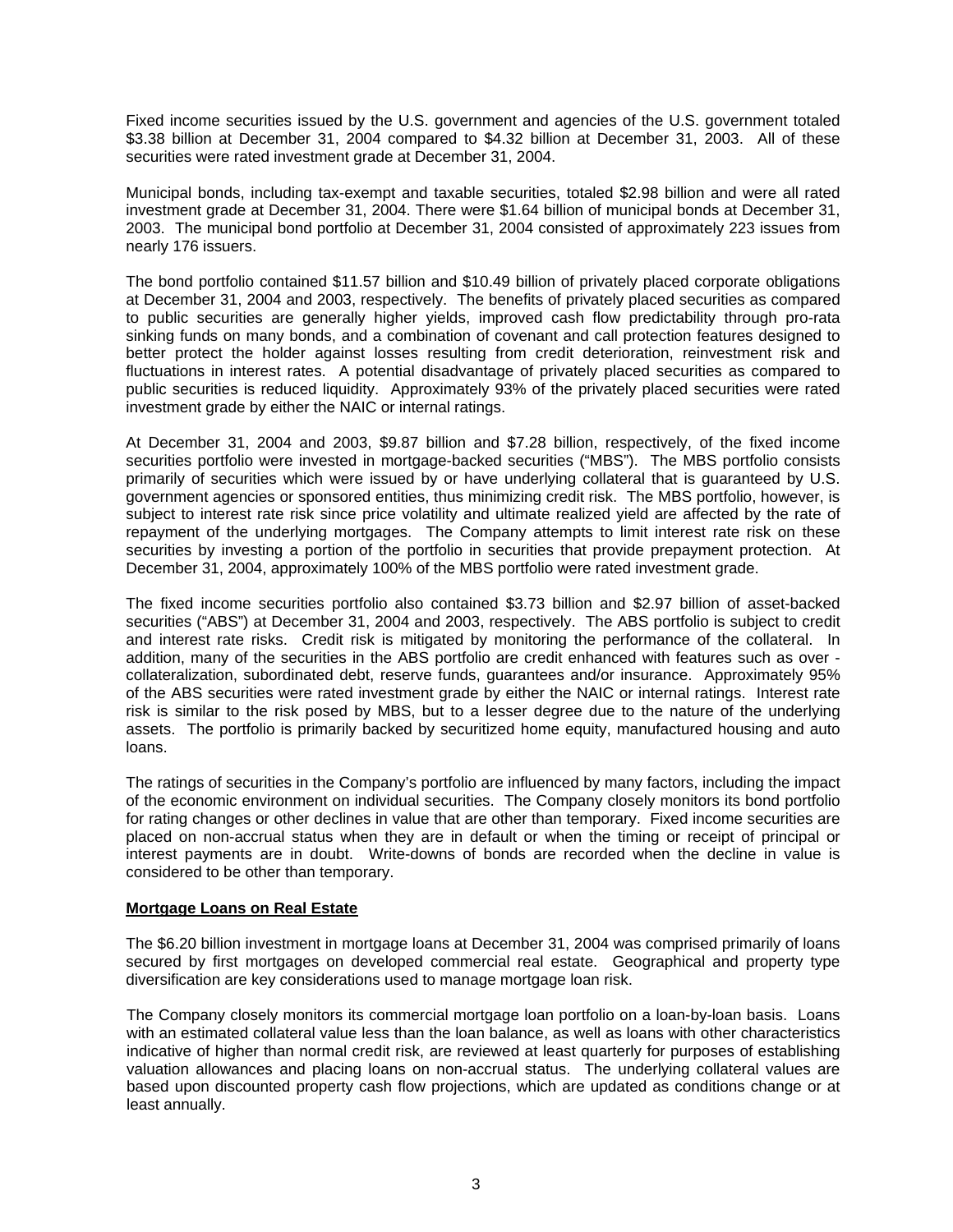## **Short-term Investments**

The short-term investment portfolio was \$489 million and \$725 million at December 31, 2004 and 2003, respectively. The Company invests all available cash balances in taxable and tax-exempt short-term securities having a final maturity date or redemption date of one year or less.

The Company participates in securities lending, as an investment yield enhancement, with third parties such as brokerage firms. The Company obtains collateral in an amount equal to 102% and 105% of the fair value of domestic and foreign securities, respectively, and monitors the market value of the securities loaned on a daily basis with additional collateral obtained as necessary. In return for these securities, the Company receives cash that is subsequently invested and included in short-term investments and an offsetting liability is recorded in other liabilities. At December 31, 2004, fixed income securities with a carrying value of \$1.71 billion were pledged as collateral under these agreements.

# **Reinsurance Receivable**

The increase of \$397 million is primarily attributable to the \$386 million due from American Heritage Life Insurance Company ("AHL") as defined by the reinsurance agreement. Although the treaty was effective December 31, 2004, the asset transfer occurred during the beginning of January 2005. The asset transfer was comprised of bonds and fixed income securities. Transferred reserves included \$164 million of ordinary life and \$221 million of ordinary annuities. Refer to the Other section for more details.

# **Separate Accounts**

Separate Accounts balances increased by \$2.35 billion, or 11%, to \$23.57 billion at December 31, 2004 due primarily to improved equity market performance during the year.

The assets of the Separate Accounts are carried at fair value. Separate Accounts liabilities represent the contract holders' claim to the related assets and are carried at the fair value of the assets. Investment income and realized capital gains and losses of the Separate Accounts accrue directly to the contract holders, and therefore, are not included in the consolidated Statements of Operations. Revenues from the Separate Accounts consist of contract maintenance and administration fees, and mortality, surrender and expense charges.

The Company issues deferred variable annuities, variable life contracts and certain guaranteed investment contracts, the assets and liabilities of which are legally segregated and recorded as assets and liabilities of the Separate Accounts. Absent any contract provision wherein the Company guarantees either a minimum return or account value upon death or annuitization, variable annuity and variable life contract holders bear the investment risk that the Separate Accounts funds may not meet their stated investment objectives.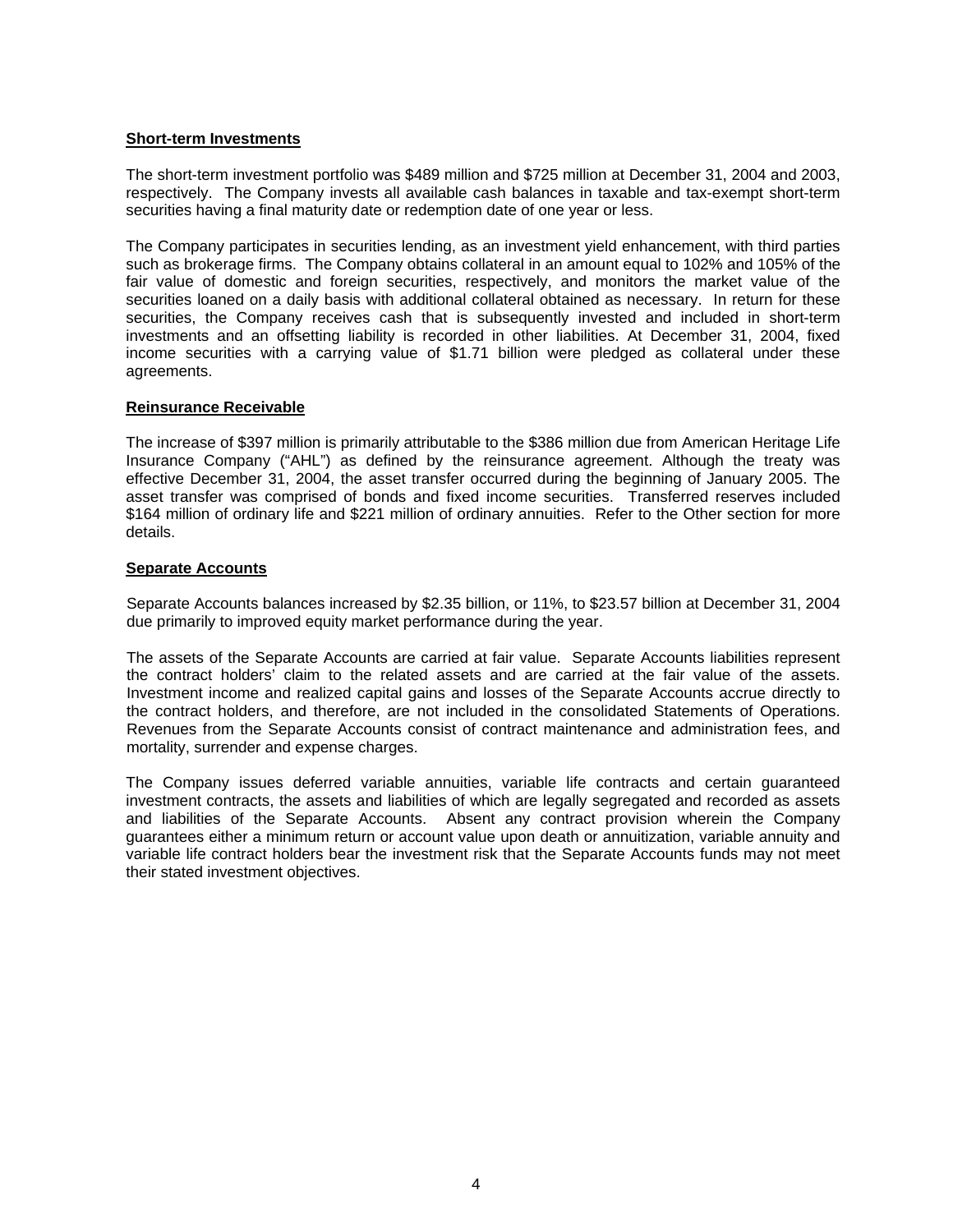# **Aggregate Reserves for Life Contracts**

| (in thousands)          |   | 2004       |   | 2003       |
|-------------------------|---|------------|---|------------|
| <b>Fixed annuities</b>  | S | 17,845,097 | S | 14,463,893 |
| Interest sensitive life |   | 6,857,671  |   | 5,913,760  |
| Structured settlements  |   | 5,572,314  |   | 5,294,127  |
| Indexed annuities       |   | 1,866,982  |   | 1,461,563  |
| Variable annuities      |   | 1,608,383  |   | 1,677,021  |
| Annuity buy outs        |   | 1,176,890  |   | 1,214,555  |
| Traditional             |   | 1,096,484  |   | 1,122,553  |
| Other                   |   | 1,650,506  |   | 2,097,839  |
|                         |   |            |   |            |
| Total                   |   | 37,674,327 |   | 33.245.311 |

Fixed annuities increased \$3.4 billion due to the issuance of new business and the resulting CARVM. Reserves for interest sensitive life increased \$944 million primarily due to an increase in account value, driven by premium and credited interest. The largest contributor to the change in reserves in the other line was GICs. GICs decreased \$546 million from 2003 due to higher benefit payments in 2004.

### **Liability for Deposit-type Contracts**

Liability for deposit type contracts increased by 24% to \$13.39 billion. In 2004, \$3.1 billion of new deposits from institutional investors were received for MTN and structured settlement.

### **Transfers to Separate Accounts**

Transfers to Separate Accounts as of December 31, 2004 and 2003 were \$241.8 million and \$630.2 million, respectively. The change of \$479 million can be attributed to timing of investment purchases contributing to the difference in the market value adjusted annuity ("MVAA") assets and liabilities. CARVM also decreased \$26 million during 2004, almost entirely due to variable annuities.

## **Borrowed Money**

Borrowed money was \$721 million and \$636 million as of December 31, 2004 and 2003, respectively. This change was the result of additional repurchase agreements (\$85 million) to enhance the Company's cash position.

## **Collateral for Securities Lending**

Collateral for securities lending increased \$793 million to \$1.71 billion, or 87%. In 2004, additional asset classes were allowed under the program, thereby increasing the lending limit.

## **Capital and Surplus**

Capital and surplus increased \$96 million to \$3.66 billion. The increase was primarily driven by income of \$265 million and \$116 million of unamortized gains from the sale of the Direct Response book of business, offset by \$67 million of changes in AVR and \$226 million of dividends to stockholders.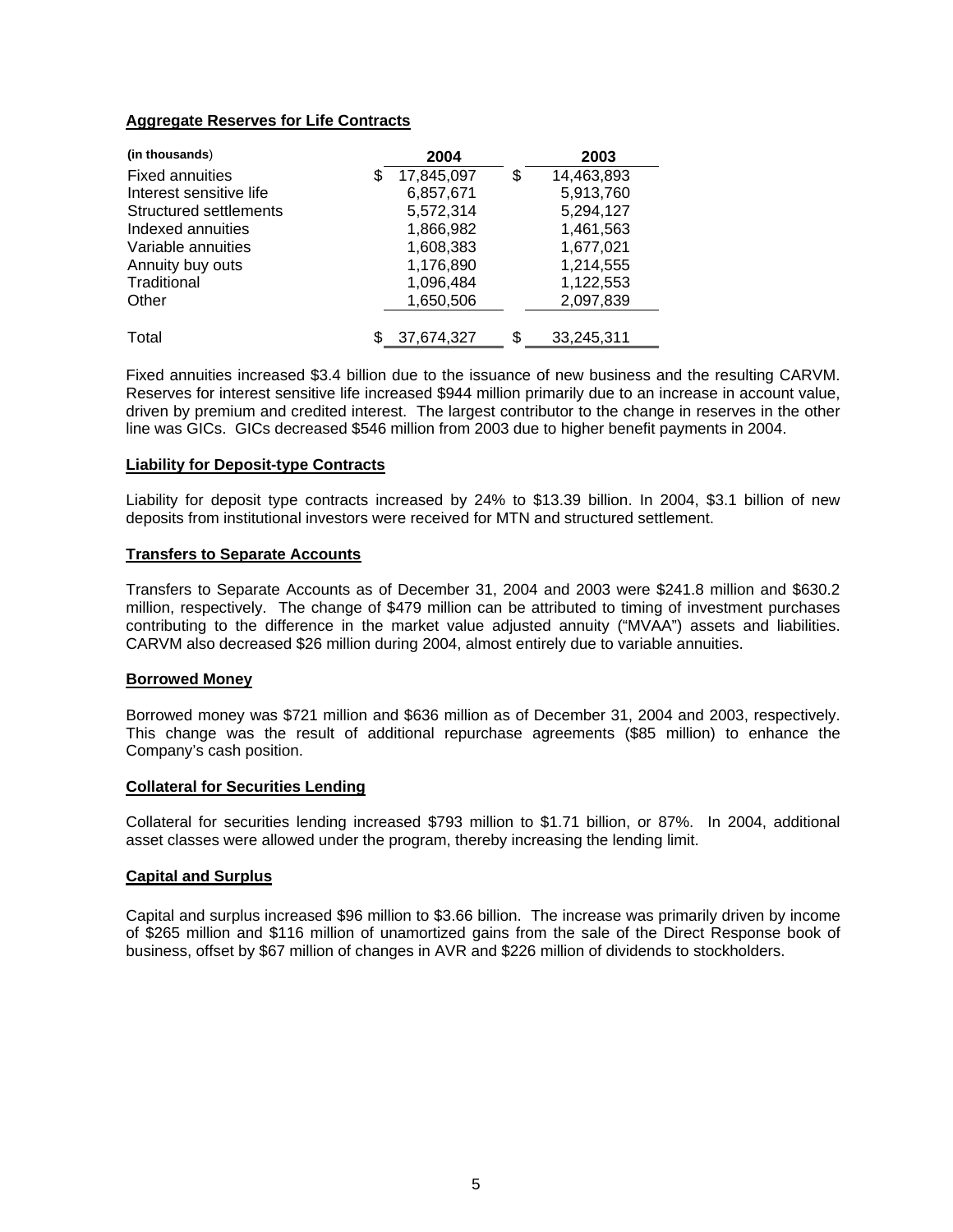# **RESULTS OF OPERATIONS**

| (in millions)                                                      |    | 2004   |    | 2003   |
|--------------------------------------------------------------------|----|--------|----|--------|
| Premiums and annuity considerations                                | S  | 10,816 | \$ | 9,059  |
| Net investment income including IMR amortization                   |    | 2,851  |    | 2,750  |
| Income from fees                                                   |    | 259    |    | 219    |
| Other income                                                       |    | 308    |    | 277    |
| Total                                                              |    | 14,234 |    | 12,305 |
| Provision for benefits                                             |    | 10,389 |    | 8,526  |
| Commissions and general insurance expenses                         |    | 1,363  |    | 1,282  |
| Insurance taxes, licenses and fees                                 |    | 69     |    | 71     |
| Net transfers to or (from) Separate Accounts                       |    | 1,280  |    | 652    |
| Maturities and other scheduled payments                            |    | 616    |    | 931    |
| Reserves transferred                                               |    | (6)    |    | (15)   |
| Total                                                              |    | 13,711 |    | 11,447 |
| Net gain from operations before dividends to policyholders and     |    |        |    |        |
| federal income taxes                                               |    | 523    |    | 858    |
| Federal and foreign income taxes incurred                          |    | 197    |    | 214    |
| Net gain from operations after dividends to policyholders and      |    |        |    |        |
| federal income taxes and before realized capital gains or (losses) |    | 326    |    | 644    |
| Realized gains or (losses), net of IMR and federal income taxes    |    | (61)   |    | (35)   |
| Net income                                                         | \$ | 265    | S  | 609    |

## **Net Income**

The decrease of \$344 million was primarily due to growth in premium and annuity considerations and increases in policy benefits. Premium growth was mainly the result of the introduction of new products and a significant increase in sales in the bank, independent agent and Allstate Financial Services channels. An increase in the provision for benefits of \$1.86 billion included a \$469 million increase in reserves on interest sensitive life in the same distribution channels previously noted.

# **Premium and Annuity Considerations**

Premiums and annuity considerations increased \$1.76 billion, or 19%, due to a growth in sales of MVAA, fixed annuities, interest sensitive annuities, and indexed annuities offset by a decrease in variable annuities. The increase in MVAA sales was mainly attributable to the introduction of a new product called "ChoiceRate" along with an increase in Treasury rates. Fixed annuity sales increased due to highly attractive crediting rates and the bonus interest promotions. Increases in interest sensitive annuity sales were primarily driven by the Generation Advantage product sold in the bank channel. Indexed annuity sales growth was caused by the launch of a new equity indexed annuity product, "Market Smart". The decrease in the variable annuities was primarily driven by decrease in Morgan Stanley Dean Witter sales.

## **Net Investment Income**

Net investment income, including IMR amortization, increased \$102 million, or 4%. The increase, not including IMR amortization, was due to higher investment portfolio balances, offset by lower portfolio yields which were 5.8% in 2004 compared to 6.3% in 2003. Investments, excluding Separate Accounts assets, grew 17% in 2004 due to positive cash flow from operations.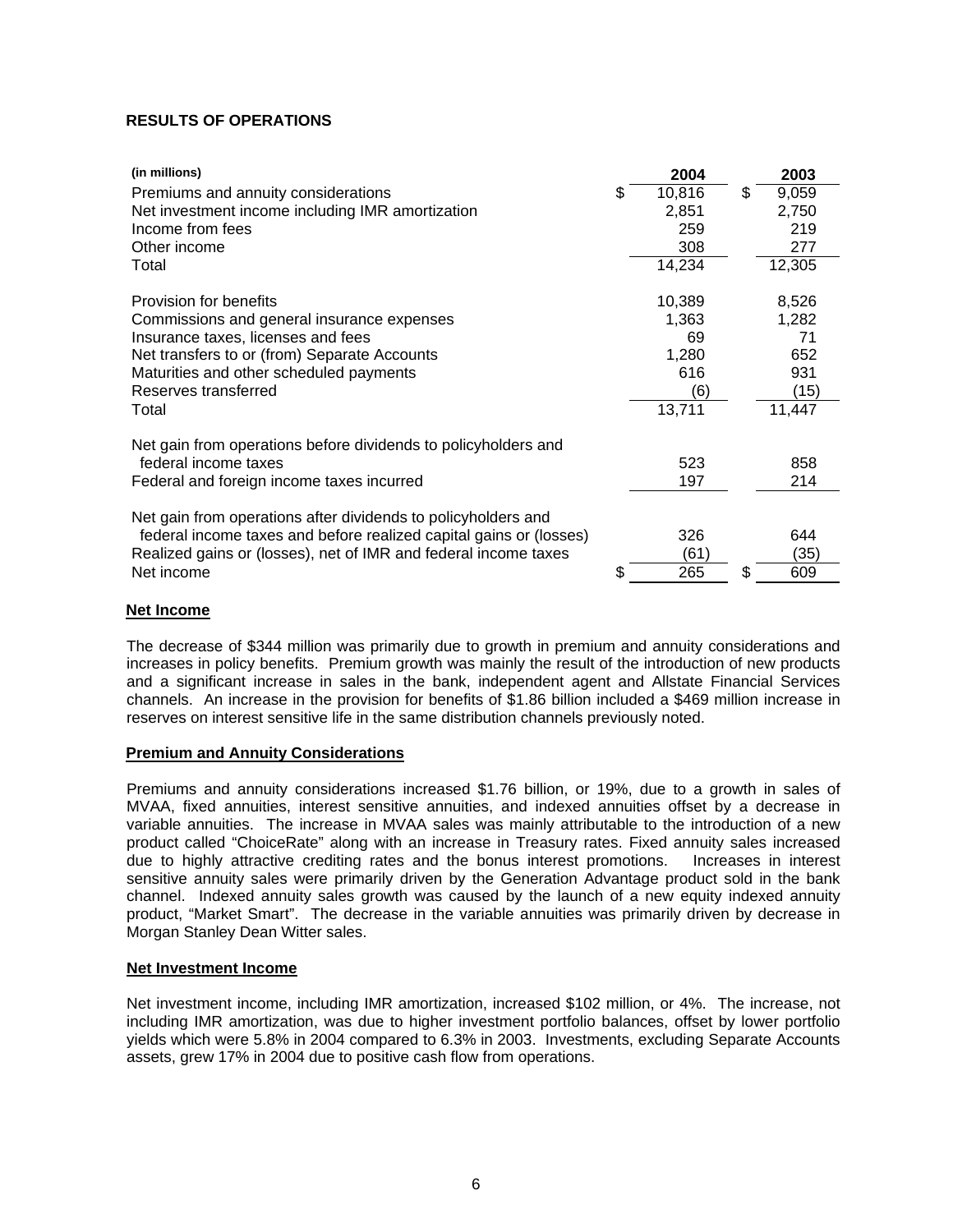# **Provision for Benefits**

Provision for benefits was mainly comprised of increase in aggregate life reserves, surrender benefits, and annuity benefits, increased \$1.86 billion, or 22%.

Reserves increased \$1.19 billion, or 34%, in large part due to increased sales of interest sensitive life annuities and fixed annuities.

Surrender benefits increased \$443 million, or 14%, primarily due to higher surrenders of fixed annuities and MVAAs.

The \$285 million increase in annuity benefits (22%), was primarily attributable to fixed annuities, payout annuities, and MVAA benefits. The \$185 million increase in fixed annuities benefits was due to strong sales, which resulted in a reserve increase of approximately \$3.38 billion over prior year. Annuity benefits paid increased as the size of the block of business grew. The \$42 million increase in payout annuities benefits was due to a larger reserve base. The \$35 million increase in MVAA benefits was due to an increase in account value.

### **Commissions and General Insurance Expenses**

Commissions and general expenses increased \$90 million, or 16%. Commissions increased \$111 million, or 16%, consistent with the increase in premiums and annuity considerations. General expenses decreased \$21 million, or 3%. Loading decreased \$9 million as the Level Best Term product moved from the first year to renewal years. The resulting higher renewal premiums on term life allow net premium to be greater than gross premium, resulting in a negative loading.

### **Net Transfers to Separate Accounts**

The transfers increased \$628 million, or 96%, in 2004 due to higher premiums and benefits. Customers' confidence to invest in variable annuities and market value adjusted annuities resulted in \$743 million higher premiums in 2004. Lower variable universal life account values resulted in \$29 million lower CARVM and \$27 million lower transfers to fixed funds. The offset was mainly accounted for by a \$132 million increase in MVAA income.

#### **Maturities and Other Scheduled Payments**

The decrease of \$329 million, or 35%, over the prior year was due to lower scheduled distributions as reserve balances decline. These contractual payments vary from year to year due to contract requirements.

#### **CASH FLOW AND LIQUIDITY**

The following table summarizes cash flow.

| (in millions)                                     | 2004        | 2003        |
|---------------------------------------------------|-------------|-------------|
| Net cash from operations                          | \$<br>5.011 | \$<br>3.912 |
| Net cash from investments                         | (7, 383)    | (6, 284)    |
| Net cash from financing and miscellaneous sources | 3.083       | 2.176       |
| Net change in cash and short-term investments     | 711         | (196)       |

The Company generated positive cash from operations of \$5,011 million and \$3,912 million in 2004 and 2003, respectively. The principal sources of funds from operations were premiums and investment income. The principal uses were the payment of claims and related expenses, and commissions and operating expenses. The positive cash flow from financing and miscellaneous sources of \$3,083 million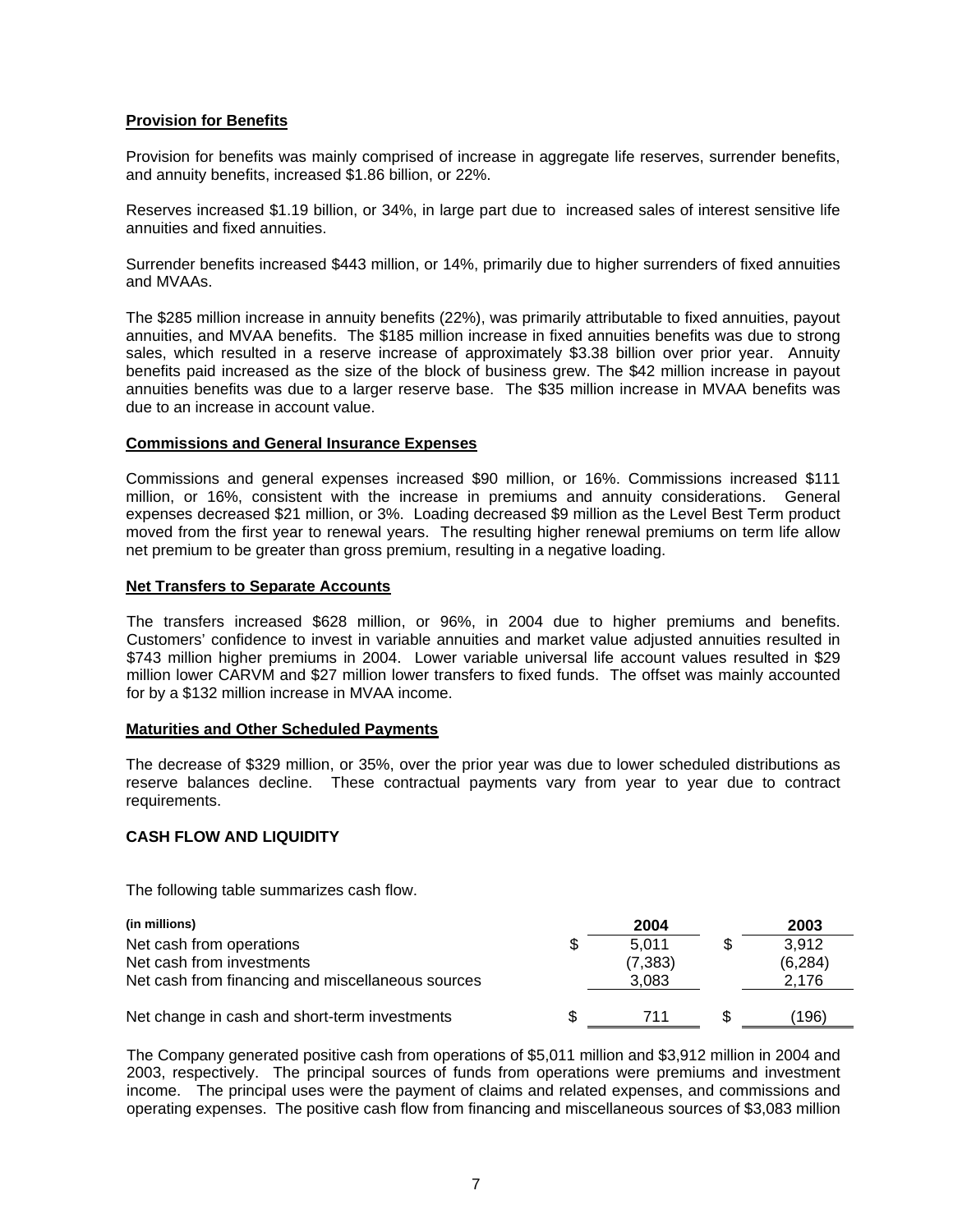was mainly comprised of \$2,298 million of net deposits on deposit-type contracts. The cash inflow from deposit-type contracts was mainly comprised of \$2,677 million net deposits in European medium-term notes and \$188 million in structured settlements, offset primarily by \$569 million in net indexed fixed annuities.

The maturity structure of the Company's bonds, which represent 84% of the Company's total investments, is managed to meet the anticipated cash flow requirements of the underlying liabilities. A portion of the diversified product portfolio, primarily fixed deferred annuities and universal life insurance policies, is subject to discretionary surrender and withdrawal by customers. Management believes its assets are sufficiently liquid to meet future obligations to its life and annuity policyholders, under various interest rate scenarios.

Liquidity for life insurance companies is measured by the ability to pay contractual benefits and operating expenses, and fund investment commitments. Annuity reserves at December 31, 2004, excluding Separate Accounts, comprise 84% of total reserves in-force. Of the total annuity reserves, \$30 billion, or 74%, are not subject to discretionary withdrawal. The Company maintains a strong liquidity position and is well positioned to meet its policyholders' obligations.

# **Dividends**

The ability of ALIC to pay dividends is dependent on business conditions, income, cash requirements, receipt of dividends and other relevant factors. The payment of shareholder dividends without the prior approval of the Illinois Division of Insurance is limited to formula amounts based on net income and capital and surplus as specified under Illinois insurance law.

In 2004, ALIC paid \$226 million of dividends, which is below the maximum payment amount that can be distributed without prior approval by the Illinois Insurance Department. Dividends paid were comprised of \$200 million to AIC on common stock, \$24 million securities dividend to AIC, and \$2 million to Northbrook Holdings, LLC on Series A preferred stock.

## **Financial Ratings and Strength**

At December 31, 2004, the ALIC's insurance claims-paying ratings from A.M. Best, Moody's Investors Services, Inc., and Standard & Poor's Ratings Services Company were A+ (Superior), Aa2 (Excellent), and AA (Very Strong), respectively.

## **Risk Based Capital**

The NAIC has a standard to help assess the solvency of insurance companies, which is referred to as risk based capital ("RBC"). The standard is based on a formula for determining each insurer's RBC and a model law specifying regulatory actions if an insurer's RBC falls below specified levels. RBC is calculated by applying factors to various asset, premium and liability items. At December 31, 2004, RBC for the Company was significantly above levels that would require regulatory action.

# **IRIS Ratios**

The NAIC has developed a set of financial relationships or tests known as the Insurance Regulatory Information System ("IRIS") to assist state regulators in monitoring the financial condition of insurance companies and identifying companies that require special attention or action by insurance regulatory authorities. The NAIC analyzes data provided by insurance companies using prescribed financial data ratios, each with defined usual ranges. Additional regulatory scrutiny may occur if a company's ratios fall outside the usual ranges ratios for four or more of the ratios. If an insurance company has insufficient capital, regulators may also act to reduce the amount of insurance it can issue.